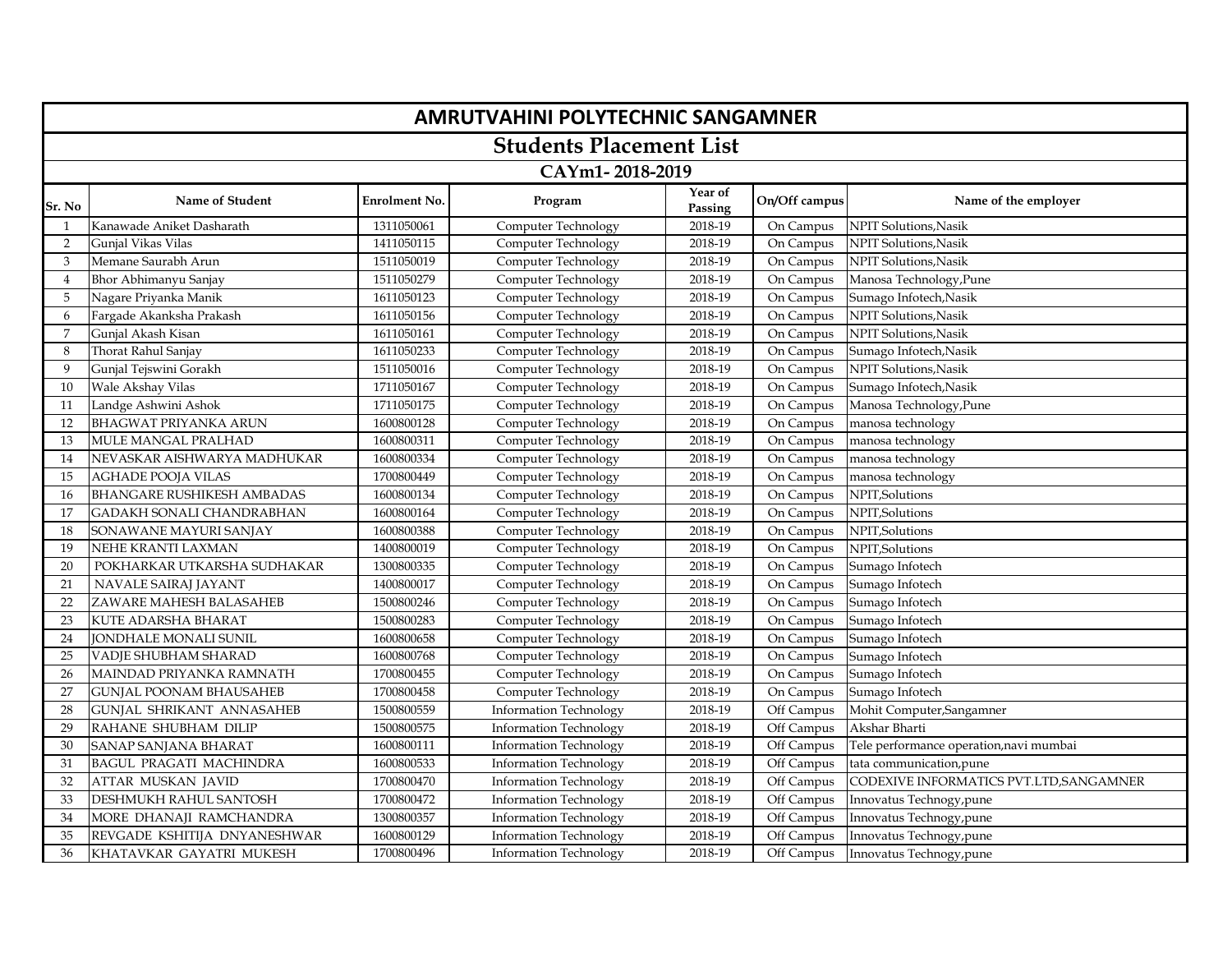| 37 | <b>KHARDE SUYASH MILIND</b>      | 1600800090 | <b>Information Technology</b>    | 2018-19 | Off Campus | Innovatus Technogy, pune    |
|----|----------------------------------|------------|----------------------------------|---------|------------|-----------------------------|
| 38 | DALVI NIKITA SANJAY              | 1600800032 | Information Technology           | 2018-19 | Off Campus | IRT, Nashik                 |
| 39 | DHANAPUNE SAURABH SUDHAKAR       | 1200800297 | <b>Information Technology</b>    | 2018-19 | Off Campus | IRT, Nashik                 |
| 40 | AROTE PALLAVI SUNIL              | 1700800469 | <b>Information Technology</b>    | 2018-19 | Off Campus | IRT, Nashik                 |
| 41 | <b>GADE POOJA BHAUSAHEB</b>      | 1700800474 | <b>Information Technology</b>    | 2018-19 | Off Campus | IRT, Nashik                 |
| 42 | WAKCHAURE RUTUJA RAJENDRA        | 1700800482 | <b>Information Technology</b>    | 2018-19 | Off Campus | IRT, Nashik                 |
| 43 | MANDE TANUJA LAXMAN              | 1700800485 | <b>Information Technology</b>    | 2018-19 | Off Campus | IRT, Nashik                 |
| 44 | SATPUTE KAVERI SOMNATH           | 1600800112 | <b>Information Technology</b>    | 2018-19 | Off Campus | NP IT Solutions, Nashik     |
| 45 | MAHADDEV SHRADDHA GANPAT         | 1600800093 | <b>Information Technology</b>    | 2018-19 | Off Campus | NP IT Solutions, Nashik     |
| 46 | PARBAT AISHWARYA MACHINDRA       | 1600800099 | <b>Information Technology</b>    | 2018-19 | Off Campus | NP IT Solutions, Nashik     |
| 47 | SHINDE TANMAY BALKRUSHNA         | 1600800034 | <b>Information Technology</b>    | 2018-19 | Off Campus | NP IT Solutions, Nashik     |
| 48 | WALAVE SONALI LAHANU             | 1700800487 | <b>Information Technology</b>    | 2018-19 | Off Campus | NP IT Solutions, Nashik     |
| 49 | <b>JORWAR SNEHAL HARIDAS</b>     | 1300800368 | <b>Information Technology</b>    | 2018-19 | Off Campus | NP IT Solutions, Nashik     |
| 50 | AHER RUTUJA RAJENDRA             | 1600800120 | Electronics & Tele communication | 2018-19 | On Campus  | <b>BSA</b> Corporation      |
| 51 | AMALE AKSHAY SAHEBRAO            | 1600800474 | Electronics & Tele communication | 2018-19 | On Campus  | Flash Electronics Pvt. Ltd. |
| 52 | ANDHALE MEGHA RAVSAHEB           | 1711050245 | Electronics & Tele communication | 2018-19 | On Campus  | Rinder India Pvt. Ltd.      |
| 53 | ASWALE ASHISH BHIMASHANKAR       | 1600800476 | Electronics & Tele communication | 2018-19 | On Campus  | Flash Electronics Pvt. Ltd. |
| 54 | AUTADE ABHIJIT VIKAS             | 1711050244 | Electronics & Tele communication | 2018-19 | On Campus  | Rinder India Pvt. Ltd.      |
| 55 | AVHAD GAURAV BALASAHEB           | 1711050239 | Electronics & Tele communication | 2018-19 | On Campus  | Rinder India Pvt. Ltd.      |
| 56 | AVHAD SAMADHAN RAGHUNATH         | 1711050208 | Electronics & Tele communication | 2018-19 | On Campus  | Flash Electronics Pvt. Ltd. |
| 57 | AYANAR URMILA KACHARU            | 1700800529 | Electronics & Tele communication | 2018-19 | On Campus  | <b>BSA</b> Corporation      |
| 58 | <b>BAMBALE SAGAR KISAN</b>       | 1500800585 | Electronics & Tele communication | 2018-19 | On Campus  | Flash Electronics Pvt. Ltd. |
| 59 | <b>BARATE NAYANA RADHAKISAN</b>  | 1311050142 | Electronics & Tele communication | 2018-19 | On Campus  | <b>BSA</b> Corporation      |
| 60 | <b>BHABAD SANKET VILAS</b>       | 1711050223 | Electronics & Tele communication | 2018-19 | On Campus  | Rinder India Pvt. Ltd.      |
| 61 | <b>BHALERAO AKSHAY RAJARAM</b>   | 1600800086 | Electronics & Tele communication | 2018-19 | On Campus  | Flash Electronics Pvt. Ltd. |
| 62 | BHANGARE PRASAD BABURAO          | 1600800089 | Electronics & Tele communication | 2018-19 | On Campus  | Flash Electronics Pvt. Ltd. |
| 63 | CHAUDHARI ABHISHEK SANJAY        | 1700800522 | Electronics & Tele communication | 2018-19 | On Campus  | Flash Electronics Pvt. Ltd. |
| 64 | CHAUDHARI SHEETAL VASUDEO        | 1500800172 | Electronics & Tele communication | 2018-19 | On Campus  | <b>BSA</b> Corporation      |
| 65 | DALVI SHALINI HARIRAM            | 1600800137 | Electronics & Tele communication | 2018-19 | On Campus  | Rinder India Pvt. Ltd.      |
| 66 | DALVI SUNITA RAMDAS              | 1600800139 | Electronics & Tele communication | 2018-19 | On Campus  | Rinder India Pvt. Ltd.      |
| 67 | DATIR PUSHPA NANA                | 1611050173 | Electronics & Tele communication | 2018-19 | On Campus  | Rinder India Pvt. Ltd.      |
| 68 | DESHMUKH JYOTSNA ANIL            | 1600800141 | Electronics & Tele communication | 2018-19 | On Campus  | <b>BSA</b> Corporation      |
| 69 | DESHMUKH NIKITA RAJENDRA         | 1711050247 | Electronics & Tele communication | 2018-19 | On Campus  | <b>BSA</b> Corporation      |
| 70 | DESHMUKH PRASAD ANIL             | 1600800142 | Electronics & Tele communication | 2018-19 | On Campus  | Flash Electronics Pvt. Ltd. |
| 71 | DHAWALE PRASHANT SURESH          | 1700800520 | Electronics & Tele communication | 2018-19 | On Campus  | Flash Electronics Pvt. Ltd. |
| 72 | DONGARE MANGESH BALASAHEB        | 1700800509 | Electronics & Tele communication | 2018-19 | On Campus  | Flash Electronics Pvt. Ltd. |
| 73 | GAIKWAD SANGHAMITRA PRAKASH      | 1711050243 | Electronics & Tele communication | 2018-19 | On Campus  | <b>BSA</b> Corporation      |
| 74 | GAVHANE SAMADHAN NANASAHEB       | 1711050236 | Electronics & Tele communication | 2018-19 | On Campus  | Rinder India Pvt. Ltd.      |
| 75 | <b>GHARE PRAMOD VIJAY</b>        | 1700800521 | Electronics & Tele communication | 2018-19 | On Campus  | Flash Electronics Pvt. Ltd. |
| 76 | GHEGADMAL NIKHIL LALDAS          | 1700800526 | Electronics & Tele communication | 2018-19 | On Campus  | Flash Electronics Pvt. Ltd. |
| 77 | <b>GHORPADE VAISHALI TUKARAM</b> | 1500800598 | Electronics & Tele communication | 2018-19 | On Campus  | Rinder India Pvt. Ltd.      |
| 78 | GHUGE PARTHSARATHI DAGDU         | 1711050207 | Electronics & Tele communication | 2018-19 | On Campus  | Flash Electronics Pvt. Ltd. |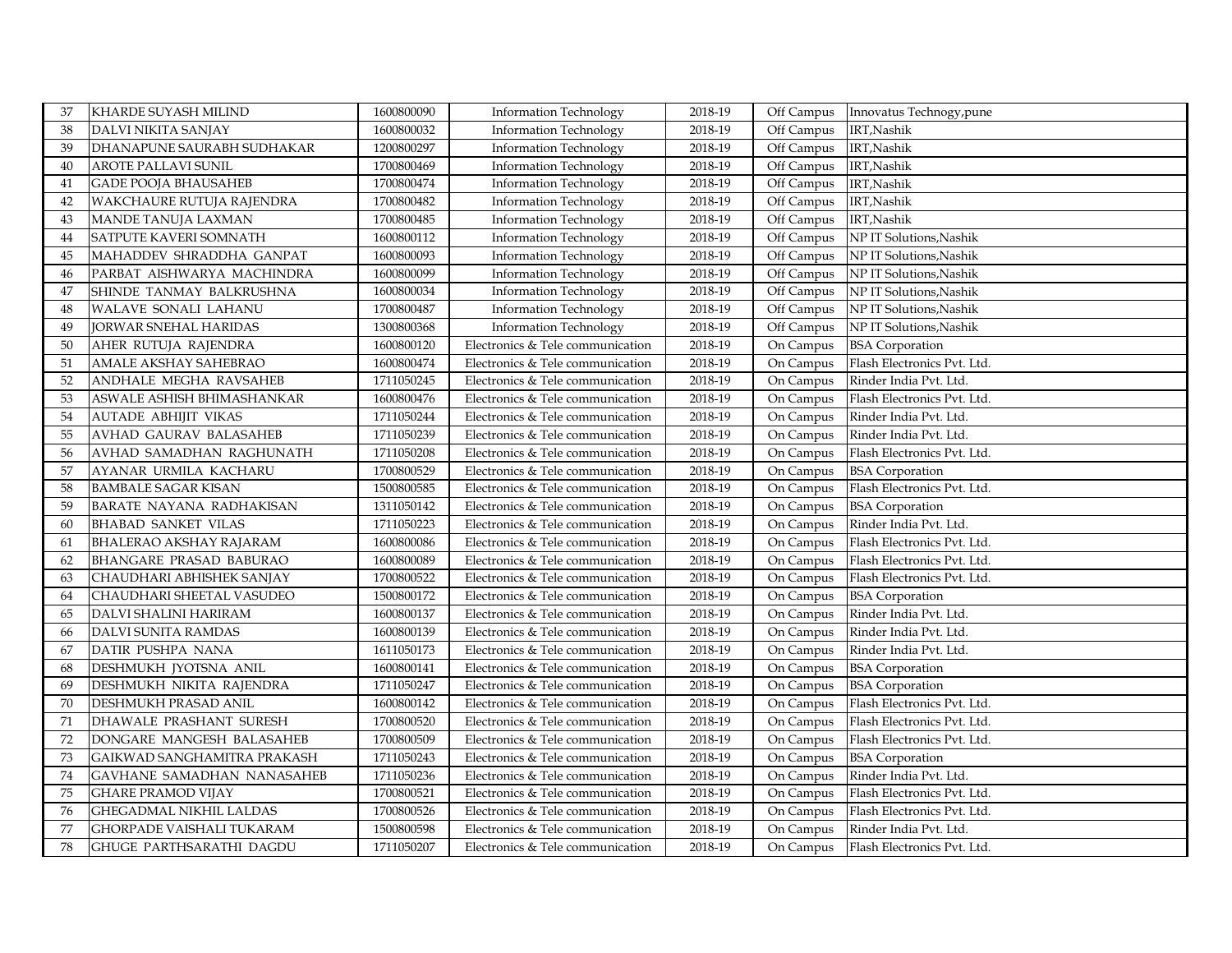| 79  | <b>GOPHANE PUJA BHAUSAHEB</b>  | 1600800177 | Electronics & Tele communication | 2018-19 | On Campus  | <b>BSA</b> Corporation      |
|-----|--------------------------------|------------|----------------------------------|---------|------------|-----------------------------|
| 80  | <b>GUNJAL MAHESH RAMNATH</b>   | 1700800536 | Electronics & Tele communication | 2018-19 | On Campus  | Flash Electronics Pvt. Ltd. |
| 81  | GUNIAL PREETI RAMESH           | 1611050179 | Electronics & Tele communication | 2018-19 | On Campus  | <b>BSA</b> Corporation      |
| 82  | GUNIAL PRIYANKA DEVARAM        | 1611050270 | Electronics & Tele communication | 2018-19 | On Campus  | <b>BSA</b> Corporation      |
| 83  | GUNJAL RUTVIKA NARAYAN         | 1600800178 | Electronics & Tele communication | 2018-19 | On Campus  | <b>BSA</b> Corporation      |
| 84  | <b>GUNJAL SWAPNIL ANIL</b>     | 1700800523 | Electronics & Tele communication | 2018-19 | On Campus  | Flash Electronics Pvt. Ltd. |
| 85  | HASE SUPRIYA RAJENDRA          | 1600800180 | Electronics & Tele communication | 2018-19 | On Campus  | <b>BSA</b> Corporation      |
| 86  | HASE SAURABH BHASKAR           | 1700800501 | Electronics & Tele communication | 2018-19 | On Campus  | Flash Electronics Pvt. Ltd. |
| 87  | HIRE RUTUJA ANIL               | 1700800534 | Electronics & Tele communication | 2018-19 | On Campus  | Rinder India Pvt. Ltd.      |
| 88  | <b>ILHE MAHESH PRAKASH</b>     | 1711050205 | Electronics & Tele communication | 2018-19 | On Campus  | Flash Electronics Pvt. Ltd. |
| 89  | JADHAV PALLAVI PANDURANG       | 1700800549 | Electronics & Tele communication | 2018-19 | On Campus  | Rinder India Pvt. Ltd.      |
| 90  | JADHAV MEGHA SANJAY            | 1500800030 | Electronics & Tele communication | 2018-19 | On Campus  | <b>BSA</b> Corporation      |
| 91  | KADASKAR AKASH KRUSHNA         | 1711050249 | Electronics & Tele communication | 2018-19 | On Campus  | Flash Electronics Pvt. Ltd. |
| 92  | KADNAR RESHMA RAGHU            | 1711050230 | Electronics & Tele communication | 2018-19 | On Campus  | Rinder India Pvt. Ltd.      |
| 93  | KALHAPURE VRUSHALI SURESH      | 1600800126 | Electronics & Tele communication | 2018-19 | On Campus  | Rinder India Pvt. Ltd.      |
| 94  | KANAWADE AKSHAY MADHAV         | 1600800586 | Electronics & Tele communication | 2018-19 | On Campus  | Flash Electronics Pvt. Ltd. |
| 95  | KANAWADE NIKHIL RAMESH         | 1711050238 | Electronics & Tele communication | 2018-19 | On Campus  | Flash Electronics Pvt. Ltd. |
| 96  | KANAWADE SHUBHAM JALINDAR      | 1600800591 | Electronics & Tele communication | 2018-19 | On Campus  | Flash Electronics Pvt. Ltd. |
| 97  | KASAR DIPALI DIPAK             | 1600800183 | Electronics & Tele communication | 2018-19 | On Campus  | <b>BSA</b> Corporation      |
| 98  | KAWADE KUNAL SUBHASH           | 1700800532 | Electronics & Tele communication | 2018-19 | On Campus  | Flash Electronics Pvt. Ltd. |
| 99  | KHARDE NALINI BALASAHEB        | 1711050231 | Electronics & Tele communication | 2018-19 | On Campus  | <b>BSA</b> Corporation      |
| 100 | KHEMNAR KANCHAN ASHOK          | 1700800515 | Electronics & Tele communication | 2018-19 | On Campus  | Rinder India Pvt. Ltd.      |
| 101 | KHEMNAR SHANKAR AMBADAS        | 1611050194 | Electronics & Tele communication | 2018-19 | On Campus  | Flash Electronics Pvt. Ltd. |
| 102 | KHEMNER BHIMA KARBHARI         | 1700800506 | Electronics & Tele communication | 2018-19 | On Campus  | Rinder India Pvt. Ltd.      |
| 103 | KOLAGE SWAPANALI ANIL          | 1600800184 | Electronics & Tele communication | 2018-19 | On Campus  | <b>BSA</b> Corporation      |
| 104 | KOLEKAR CHHAYA VITTHAL         | 1700800517 | Electronics & Tele communication | 2018-19 | On Campus  | Rinder India Pvt. Ltd.      |
| 105 | KOTHAWAL PRAVIN NANASAHEB      | 1700800547 | Electronics & Tele communication | 2018-19 | On Campus  | Flash Electronics Pvt. Ltd. |
| 106 | KULDHARAN KIRTI ASHOK          | 1700800540 | Electronics & Tele communication | 2018-19 | On Campus  | Rinder India Pvt. Ltd.      |
| 107 | KUSALKAR ABHIJEET LAXMAN       | 1711050220 | Electronics & Tele communication | 2018-19 | Off Campus | L & T                       |
| 108 | LANDGE SAGAR GORAKH            | 1700800513 | Electronics & Tele communication | 2018-19 | On Campus  | Flash Electronics Pvt. Ltd. |
| 109 | <b>LANDGE ANNASAHEB EKNATH</b> | 1711050225 | Electronics & Tele communication | 2018-19 | On Campus  | Rinder India Pvt. Ltd.      |
| 110 | MANE SANKET NIVRUTTI           | 1711050241 | Electronics & Tele communication | 2018-19 | On Campus  | Flash Electronics Pvt. Ltd. |
| 111 | MOHITE SADHANA VISHNU          | 1400800067 | Electronics & Tele communication | 2018-19 | On Campus  | <b>BSA</b> Corporation      |
| 112 | NAWALE HARSHAD SHIVAJI         | 1700800539 | Electronics & Tele communication | 2018-19 | On Campus  | Flash Electronics Pvt. Ltd. |
| 113 | NEHE DIPALI BHAUSAHEB          | 1711050234 | Electronics & Tele communication | 2018-19 | On Campus  | Rinder India Pvt. Ltd.      |
| 114 | NEHE NILESH NARAYAN            | 1700800535 | Electronics & Tele communication | 2018-19 | On Campus  | Flash Electronics Pvt. Ltd. |
| 115 | PANDE ANIKET PRAKASH           | 1700800558 | Electronics & Tele communication | 2018-19 | On Campus  | Flash Electronics Pvt. Ltd. |
| 116 | PANSARE SHUBHAM BALASAHEB      | 1711050206 | Electronics & Tele communication | 2018-19 | On Campus  | Rinder India Pvt. Ltd.      |
| 117 | PATIL MANSI AJIT               | 1600800057 | Electronics & Tele communication | 2018-19 | On Campus  | <b>BSA</b> Corporation      |
| 118 | PATIL SANDESH SUBHSH           | 1711050210 | Electronics & Tele communication | 2018-19 | On Campus  | Flash Electronics Pvt. Ltd. |
| 119 | PAWAR AKASH EKNATH             | 1711050250 | Electronics & Tele communication | 2018-19 | On Campus  | Flash Electronics Pvt. Ltd. |
| 120 | PAWAR PRATIKSHA ASHOK          | 1600800064 | Electronics & Tele communication | 2018-19 | On Campus  | Rinder India Pvt. Ltd.      |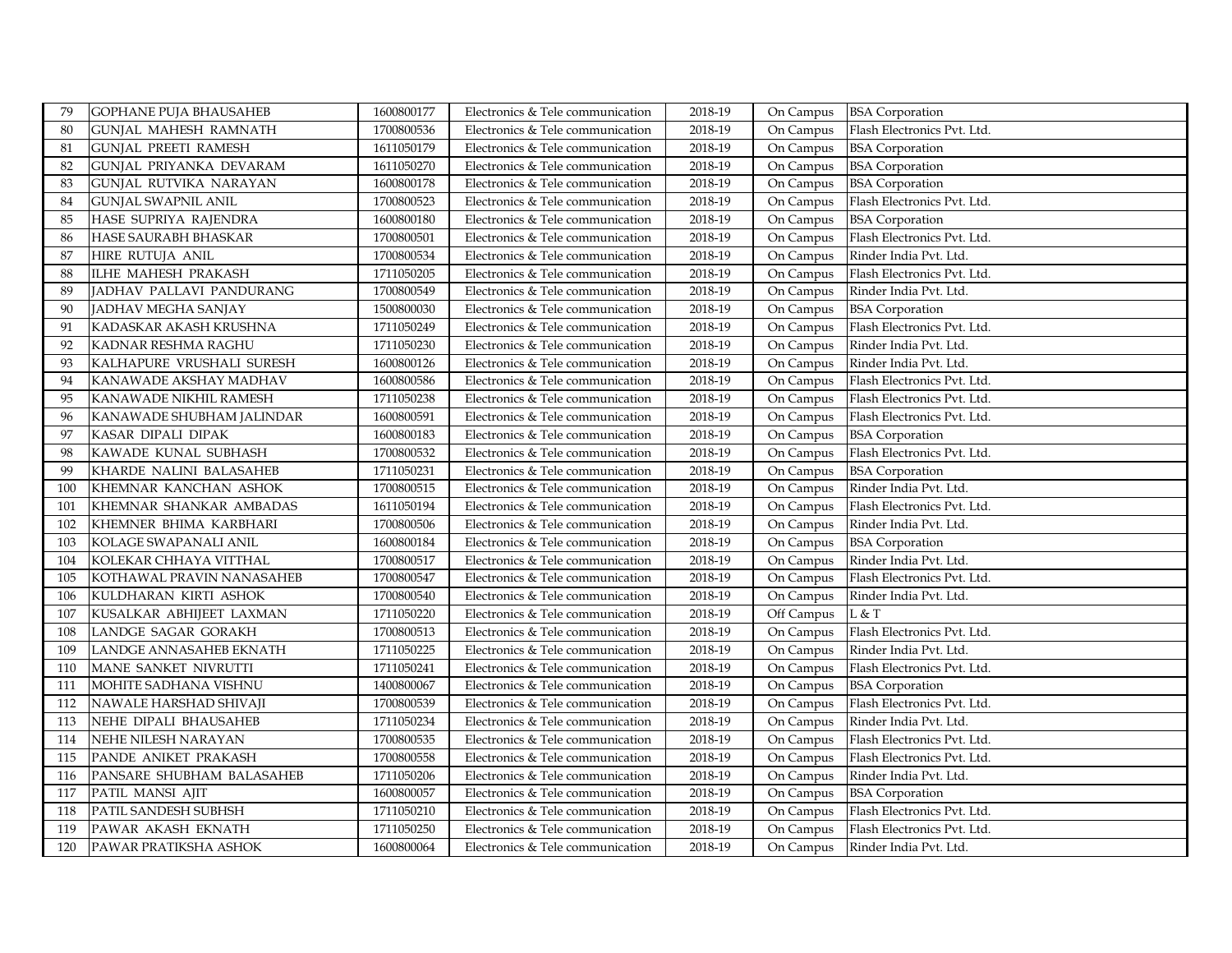| 121 | PAWAR YOGITA TULSIRAM       | 1500800218 | Electronics & Tele communication | 2018-19 | On Campus  | <b>BSA</b> Corporation      |
|-----|-----------------------------|------------|----------------------------------|---------|------------|-----------------------------|
| 122 | PHAPALE AARTI RAVINDRA      | 1711050228 | Electronics & Tele communication | 2018-19 | On Campus  | Rinder India Pvt. Ltd.      |
| 123 | PHATANGARE PRAKASH RAMNATH  | 1700800502 | Electronics & Tele communication | 2018-19 | On Campus  | Flash Electronics Pvt. Ltd. |
| 124 | POKALE KALYANI DILIP        | 1600800065 | Electronics & Tele communication | 2018-19 | On Campus  | <b>BSA</b> Corporation      |
| 125 | RAHANE SANKET ASHOK         | 1611050205 | Electronics & Tele communication | 2018-19 | On Campus  | Flash Electronics Pvt. Ltd. |
| 126 | RAHANE MEGHA VITTHAL        | 1700800528 | Electronics & Tele communication | 2018-19 | On Campus  | Rinder India Pvt. Ltd.      |
| 127 | RAUT AISHWARYA SANJAY       | 1700800533 | Electronics & Tele communication | 2018-19 | On Campus  | <b>BSA</b> Corporation      |
| 128 | SAHANE ASHWINI BHANUDAS     | 1711050218 | Electronics & Tele communication | 2018-19 | On Campus  | Rinder India Pvt. Ltd.      |
| 129 | <b>SALVE PRERANA KAILAS</b> | 1711050219 | Electronics & Tele communication | 2018-19 | On Campus  | Rinder India Pvt. Ltd.      |
| 130 | SANAP PALLAVI SHARAD        | 1600800072 | Electronics & Tele communication | 2018-19 | On Campus  | <b>BSA</b> Corporation      |
| 131 | SATPUTE PRIYANKA BANSI      | 1700800560 | Electronics & Tele communication | 2018-19 | On Campus  | Rinder India Pvt. Ltd.      |
| 132 | SATPUTE AKASH SHASHIKANT    | 1500800122 | Electronics & Tele communication | 2018-19 | On Campus  | Flash Electronics Pvt. Ltd. |
| 133 | SAWANT RUSHIKESH RAMESH     | 1600800133 | Electronics & Tele communication | 2018-19 | On Campus  | Flash Electronics Pvt. Ltd. |
| 134 | SHELKE DIPAK MARUTI         | 1700800555 | Electronics & Tele communication | 2018-19 | On Campus  | Flash Electronics Pvt. Ltd. |
| 135 | SHELKE SAGAR BHAUSAHEB      | 1600800079 | Electronics & Tele communication | 2018-19 | On Campus  | Flash Electronics Pvt. Ltd. |
| 136 | SHENDE HARSHADA ANIL        | 1300800434 | Electronics & Tele communication | 2018-19 | On Campus  | <b>BSA</b> Corporation      |
| 137 | SHEVAKAR DIPAK BALASAHEB    | 1700800556 | Electronics & Tele communication | 2018-19 | On Campus  | Flash Electronics Pvt. Ltd. |
| 138 | SHINDE SOPAN DEVRAM         | 1711050214 | Electronics & Tele communication | 2018-19 | On Campus  | Flash Electronics Pvt. Ltd. |
| 139 | SHINDE SURAJ BALASAHEB      | 1700800548 | Electronics & Tele communication | 2018-19 | On Campus  | Flash Electronics Pvt. Ltd. |
| 140 | SONAWANE SANIT RAVINDRA     | 1311050135 | Electronics & Tele communication | 2018-19 | On Campus  | Flash Electronics Pvt. Ltd. |
| 141 | SONAWANE SIDDHARTH THAKSEN  | 1400800127 | Electronics & Tele communication | 2018-19 | On Campus  | Flash Electronics Pvt. Ltd. |
| 142 | THORAT VISHAL DASHARATH     | 1711050233 | Electronics & Tele communication | 2018-19 | On Campus  | Flash Electronics Pvt. Ltd. |
| 143 | VAIRAL NAVNATH BALNATH      | 1700800531 | Electronics & Tele communication | 2018-19 | On Campus  | Flash Electronics Pvt. Ltd. |
| 144 | VARPE AJINKYA SHIVAJI       | 1611050214 | Electronics & Tele communication | 2018-19 | On Campus  | Flash Electronics Pvt. Ltd. |
| 145 | VARPE AVINASH CHANGDEV      | 1700800500 | Electronics & Tele communication | 2018-19 | On Campus  | Flash Electronics Pvt. Ltd. |
| 146 | VARPE VISHAL SANTOSH        | 1700800512 | Electronics & Tele communication | 2018-19 | On Campus  | Flash Electronics Pvt. Ltd. |
| 147 | VARPE KIRAN SHIVAJI         | 1600800637 | Electronics & Tele communication | 2018-19 | On Campus  | Flash Electronics Pvt. Ltd. |
| 148 | WADEKAR MAYURI TANAJI       | 1711050216 | Electronics & Tele communication | 2018-19 | On Campus  | Rinder India Pvt. Ltd.      |
| 149 | WAGHMARE SUSHMITA SIDDHANT  | 1711050227 | Electronics & Tele communication | 2018-19 | On Campus  | <b>BSA</b> Corporation      |
| 150 | WAKCHAURE AISHWARYA NANDU   | 1600800107 | Electronics & Tele communication | 2018-19 | On Campus  | Rinder India Pvt. Ltd.      |
| 151 | WARKHADE MONIKA SHIVAJI     | 1600800631 | Electronics & Tele communication | 2018-19 | On Campus  | Rinder India Pvt. Ltd.      |
| 152 | ZINJURDE SHUBHAM NANASAHEB  | 1700800498 | Electronics & Tele communication | 2018-19 | On Campus  | Flash Electronics Pvt. Ltd. |
| 153 | ZINJURDE BHAGYASHRI SANJAY  | 1600800118 | Electronics & Tele communication | 2018-19 | On Campus  | <b>BSA</b> Corporation      |
| 154 | ABHANG SHUBHAM SUBHASH      | 1600800001 | Mechanical Engineering           | 2018-19 | On Campus  | Flash Electronics Pvt. Ltd. |
| 155 | ACHAREKAR SWAPNIL SANTOSH   | 1611050015 | Mechanical Engineering           | 2018-19 | On Campus  | Flash Electronics Pvt. Ltd. |
| 156 | ADHANGALE PIYUSH RAJENDRA   | 1600800136 | Mechanical Engineering           | 2018-19 | On Campus  | <b>BSA</b> Corporation      |
| 157 | ADHAV ARPANA ANNASAHEB      | 1500800178 | Mechanical Engineering           | 2018-19 | Off Campus | Ronch Polymers Pvt. Ltd.    |
| 158 | AROTE RUTUJA BHAGAVAT       | 1600800059 | Mechanical Engineering           | 2018-19 | On Campus  | <b>BSA</b> Corporation      |
| 159 | ASAWA KAMLESH RAJGOPAL      | 1600800144 | Mechanical Engineering           | 2018-19 | On Campus  | Flash Electronics Pvt. Ltd. |
| 160 | ATRE SHUBHAM BALASAHEB      | 1600800145 | Mechanical Engineering           | 2018-19 | On Campus  | Flash Electronics Pvt. Ltd. |
| 161 | AVHAD ESHWAR DAGU           | 1600800148 | Mechanical Engineering           | 2018-19 | On Campus  | Spaco India Pvt. Ltd        |
| 162 | AVHAD PRATHMESH PRAKASH     | 1500800240 | Mechanical Engineering           | 2018-19 | On Campus  | Flash Electronics Pvt. Ltd. |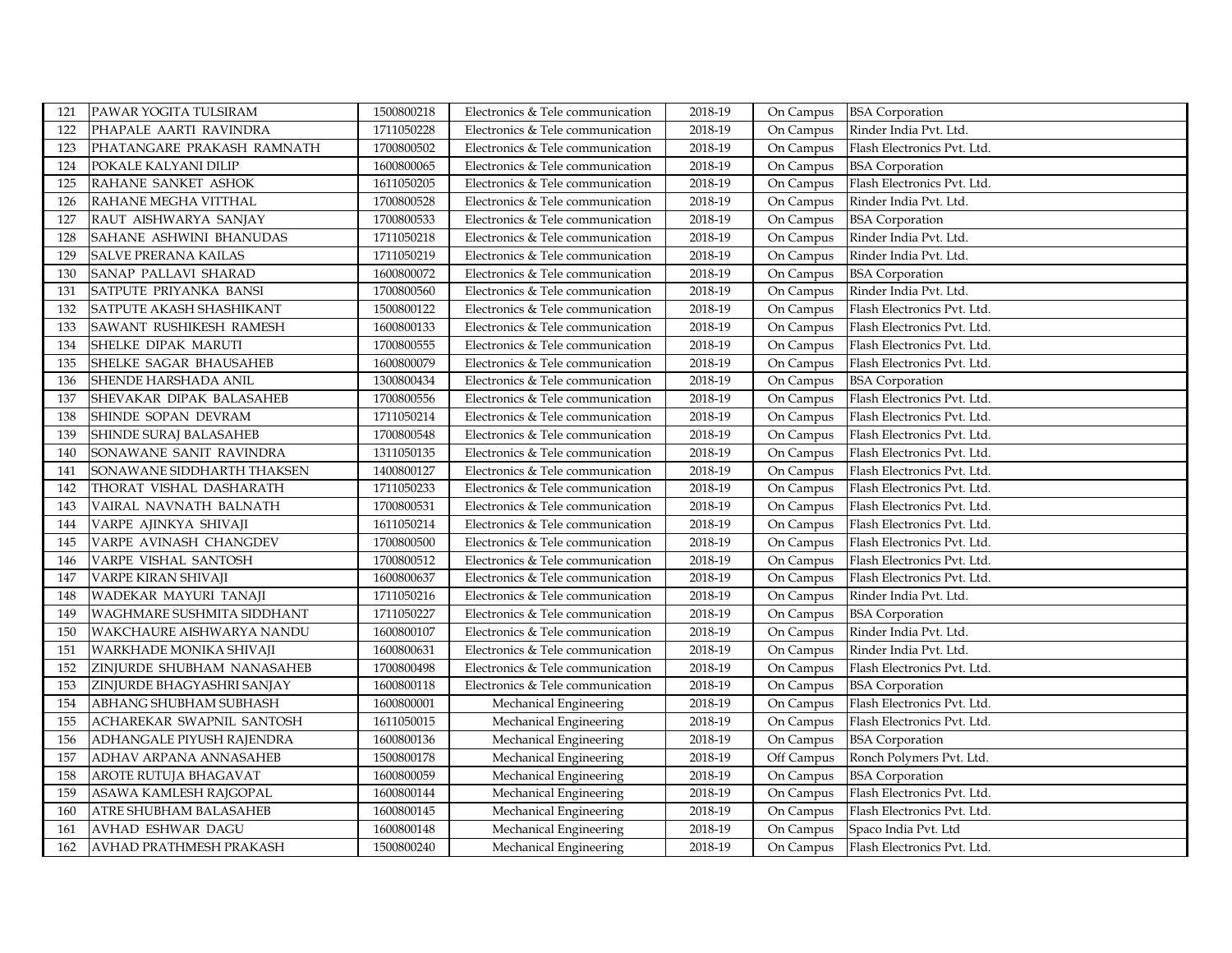| 163 | AWARI BHAGYASHRI SUBHASH         | 1611050057 | Mechanical Engineering | 2018-19 | Off Campus | Ronch Polymers Pvt. Ltd.            |
|-----|----------------------------------|------------|------------------------|---------|------------|-------------------------------------|
| 164 | <b>BAGADE NIRAJ BALASAHEB</b>    | 1611050051 | Mechanical Engineering | 2018-19 | Off Campus | Yazaki India Pvt. Ltd               |
| 165 | <b>BAGUL TUSHAR ROHIDAS</b>      | 1700800622 | Mechanical Engineering | 2018-19 | On Campus  | Flash Electronics Pvt. Ltd.         |
| 166 | <b>BAGUL CHETAN PANDIT</b>       | 1500800225 | Mechanical Engineering | 2018-19 | On Campus  | Flash Electronics Pvt. Ltd.         |
| 167 | <b>BAGUL KUNAL KASHINATH</b>     | 1600800470 | Mechanical Engineering | 2018-19 | On Campus  | Flash Electronics Pvt. Ltd.         |
| 168 | <b>BAHIR ANIKET BHASKAR</b>      | 1600800154 | Mechanical Engineering | 2018-19 | On Campus  | Ring Plus Aqua                      |
| 169 | BALSANE ABHISHEK PANDHARINATH    | 1600800158 | Mechanical Engineering | 2018-19 | On Campus  | Flash Electronics Pvt. Ltd.         |
| 170 | <b>BHADANGE PRAMOD RAJENDRA</b>  | 1111050191 | Mechanical Engineering | 2018-19 | On Campus  | <b>BSA</b> Corporation              |
| 171 | <b>BHAGWAT PRASAD ADINATH</b>    | 1611050058 | Mechanical Engineering | 2018-19 | On Campus  | Bajaj Auto Pvt. Ltd.                |
| 172 | BHARATI VAISHANAVI SHIVSHANKAR   | 1600800160 | Mechanical Engineering | 2018-19 | Off Campus | Ronch Polymers Pvt. Ltd.            |
| 173 | <b>BHOSALE PRADIP PANDURANG</b>  | 1600800165 | Mechanical Engineering | 2018-19 | On Campus  | Spaco India Pvt. Ltd                |
| 174 | <b>BHUJADE YASH SOPAN</b>        | 1600800193 | Mechanical Engineering | 2018-19 | On Campus  | <b>BSA</b> Corporation              |
| 175 | <b>BINNAR SAGAR BHORU</b>        | 1500800378 | Mechanical Engineering | 2018-19 | On Campus  | <b>BSA</b> Corporation              |
| 176 | BIRARI PRATHMESH MAHENDRA        | 1600800195 | Mechanical Engineering | 2018-19 | On Campus  | Bajaj Auto Pvt. Ltd.                |
| 177 | BORUDE SHRADDHESH SANJAY         | 1611050059 | Mechanical Engineering | 2018-19 | On Campus  | Bajaj Auto Pvt. Ltd.                |
| 178 | <b>BRAMHANE SUMIT MACHHINDRA</b> | 1500800382 | Mechanical Engineering | 2018-19 | On Campus  | <b>BSA</b> Corporation              |
| 179 | <b>BUDHE SANTOSH PEMRAJ</b>      | 1600800197 | Mechanical Engineering | 2018-19 | On Campus  | <b>BSA</b> Corporation              |
| 180 | CHAUDHARI DNYANESHWAR NANDKUMA   | 1700800608 | Mechanical Engineering | 2018-19 | On Campus  | Spaco India Pvt. Ltd                |
| 181 | CHAUDHARI YUVRAJ BALASAHEB       | 1600800202 | Mechanical Engineering | 2018-19 | On Campus  | Flash Electronics Pvt. Ltd.         |
| 182 | CHAVANAKE VAIBHAV DATTATREYA     | 1700800602 | Mechanical Engineering | 2018-19 | On Campus  | Flash Electronics Pvt. Ltd.         |
| 183 | DAPSE SHITAL DASHRATH            | 1600800203 | Mechanical Engineering | 2018-19 | Off Campus | Ronch Polymers Pvt. Ltd.            |
| 184 | DARADE SANKET GORAKSHANATH       | 1600800205 | Mechanical Engineering | 2018-19 | Off Campus | Tata Motors                         |
| 185 | DARADE BAPUSAHEB MAHADEV         | 1600800206 | Mechanical Engineering | 2018-19 | On Campus  | Bajaj Auto Pvt. Ltd.                |
| 186 | DAWARE TEJAS MADHUKAR            | 1600800207 | Mechanical Engineering | 2018-19 | On Campus  | <b>BSA</b> Corporation              |
| 187 | DEORE AKSHATI PRAVIN             | 1600800209 | Mechanical Engineering | 2018-19 | On Campus  | <b>BSA</b> Corporation              |
| 188 | DESHMUKH VIRAJ RAJENDRA          | 1600800211 | Mechanical Engineering | 2018-19 | On Campus  | <b>BSA</b> Corporation              |
| 189 | DESHMUKH ABHIJIT VINAYAKRAO      | 1500800522 | Mechanical Engineering | 2018-19 | On Campus  | Flash Electronics Pvt. Ltd.         |
| 190 | DESHMUKH OMKAR UDAYKUMAR         | 1611050062 | Mechanical Engineering | 2018-19 | Off Campus | Ronch Polymers Pvt. Ltd.            |
| 191 | DESHMUKH SANDESH ASHOKRAO        | 1600800500 | Mechanical Engineering | 2018-19 | On Campus  | Flash Electronics Pvt. Ltd.         |
| 192 | DESHPANDE YASH NANDKUMAR         | 1600800216 | Mechanical Engineering | 2018-19 | Off Campus | <b>Tata Consultancy Engineering</b> |
| 193 | DESLE ROHAN SANJAY               | 1611050063 | Mechanical Engineering | 2018-19 | On Campus  | Flash Electronics Pvt. Ltd.         |
| 194 | DHADGE SHUBHAM NANDKUMAR         | 1711050254 | Mechanical Engineering | 2018-19 | On Campus  | Flash Electronics Pvt. Ltd.         |
| 195 | DHAGE PRASHANT NANASAHEB         | 1511050135 | Mechanical Engineering | 2018-19 | On Campus  | <b>BSA</b> Corporation              |
| 196 | DHANAVADE GANESH GORAKH          | 1511050048 | Mechanical Engineering | 2018-19 | On Campus  | Flash Electronics Pvt. Ltd.         |
| 197 | DHONE NAVNATH MADHAV             | 1511050024 | Mechanical Engineering | 2018-19 | Off Campus | Ronch Polymers Pvt. Ltd.            |
| 198 | DIGHE SAURABH SANJAY             | 1711050253 | Mechanical Engineering | 2018-19 | On Campus  | <b>BSA</b> Corporation              |
| 199 | DONGARE AKSHAY RAJENDRA          | 1700800603 | Mechanical Engineering | 2018-19 | On Campus  | Rinder India Pvt. Ltd.              |
| 200 | DONGARE SHRIKANT RAMU            | 1711050256 | Mechanical Engineering | 2018-19 | On Campus  | <b>BSA</b> Corporation              |
| 201 | DONGARE MANGESH BALASAHEB        | 1611050064 | Mechanical Engineering | 2018-19 | On Campus  | Bajaj Auto Pvt. Ltd.                |
| 202 | DUBE JITENDRA SANJAY             | 1611050065 | Mechanical Engineering | 2018-19 | On Campus  | Spaco India Pvt. Ltd                |
| 203 | DUBE ANIKET PRAKASH              | 1700800623 | Mechanical Engineering | 2018-19 | On Campus  | Flash Electronics Pvt. Ltd.         |
| 204 | EKHANDE ASHWINI SANJAY           | 1511050091 | Mechanical Engineering | 2018-19 | On Campus  | <b>BSA</b> Corporation              |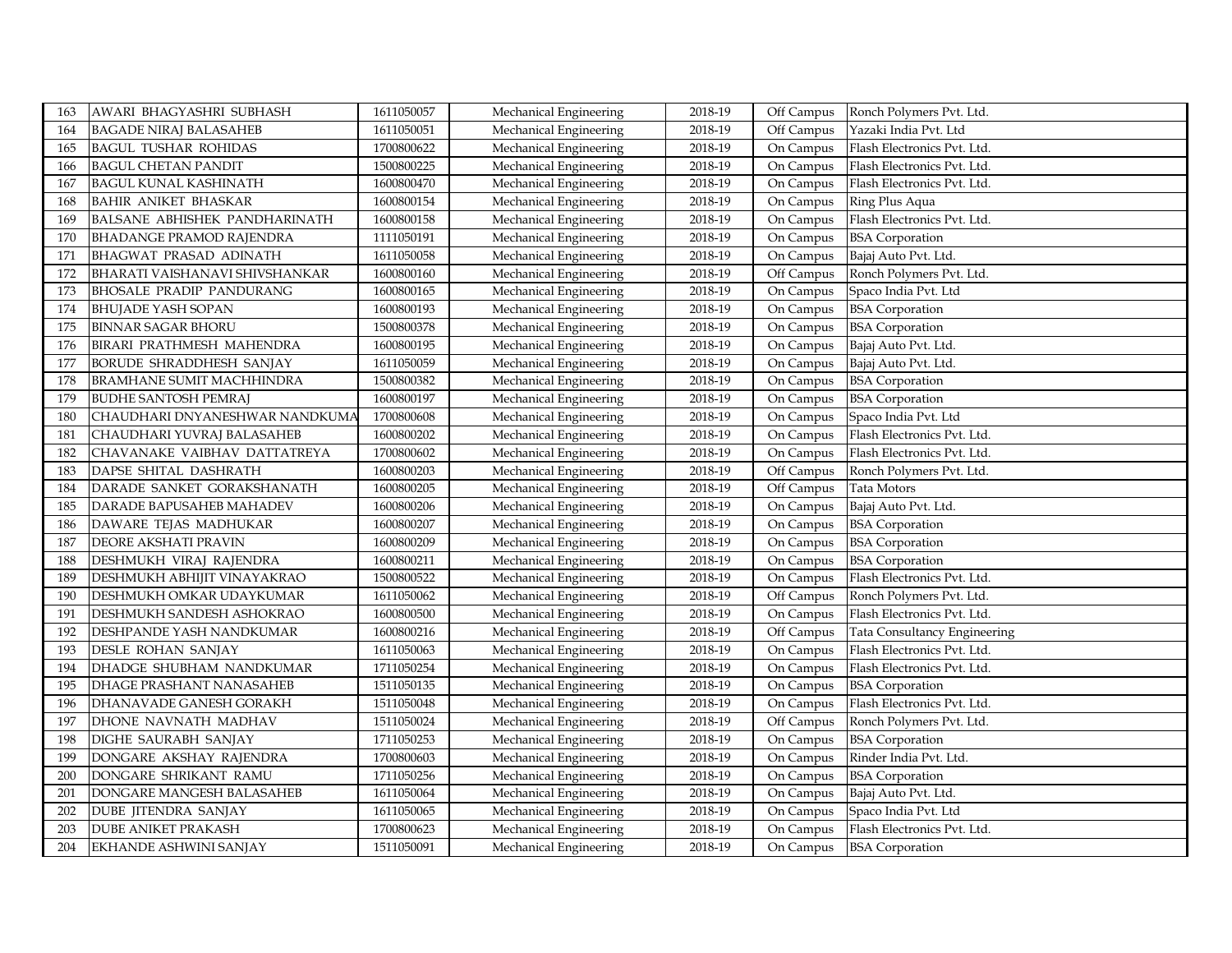| EKHANDE MANGESH PARASRAM         | 1400800283 | Mechanical Engineering | 2018-19 | On Campus  | <b>BSA</b> Corporation      |
|----------------------------------|------------|------------------------|---------|------------|-----------------------------|
| FATANGARE MONIKA GANPAT          | 1500800167 | Mechanical Engineering | 2018-19 | Off Campus | Ronch Polymers Pvt. Ltd.    |
| GADEKAR ASHISH RAMBHAU           | 1600800223 | Mechanical Engineering | 2018-19 | On Campus  | Bajaj Auto Pvt. Ltd.        |
| <b>GADHAVE VISHWAS RAJARAM</b>   | 1611050066 | Mechanical Engineering | 2018-19 | On Campus  | Flash Electronics Pvt. Ltd. |
| <b>GAIKAWAD AMOL NANDKUMAR</b>   | 1200800444 | Mechanical Engineering | 2018-19 | On Campus  | Flash Electronics Pvt. Ltd. |
| GAIKWAD PRASAD BHAGACHAND        | 1600800225 | Mechanical Engineering | 2018-19 | On Campus  | Flash Electronics Pvt. Ltd. |
| GAIKWAD ADITYA RAMESH            | 1611050067 | Mechanical Engineering | 2018-19 | On Campus  | Flash Electronics Pvt. Ltd. |
| GAIKWAD ASHWIN UTTAM             | 1700800609 | Mechanical Engineering | 2018-19 | Off Campus | Ronch Polymers Pvt. Ltd.    |
| GAIKWAD SUDHIR ASHOK             | 1600800517 | Mechanical Engineering | 2018-19 | On Campus  | Flash Electronics Pvt. Ltd. |
| <b>GAVHANE HRUSHIKESH RAMESH</b> | 1600800226 | Mechanical Engineering | 2018-19 | On Campus  | <b>BSA</b> Corporation      |
| <b>GAVHANE ROHIT BALASAHEB</b>   | 1700800624 | Mechanical Engineering | 2018-19 | On Campus  | Flash Electronics Pvt. Ltd. |
| <b>GAWADE GAURAV PRAVIN</b>      | 1600800228 | Mechanical Engineering | 2018-19 | On Campus  | <b>BSA</b> Corporation      |
| GAWANDE HEMANT SAKHARAM          | 1600800229 | Mechanical Engineering | 2018-19 | On Campus  | Flash Electronics Pvt. Ltd. |
| GAWARE PRAMOD BALASAHEB          | 1611050013 | Mechanical Engineering | 2018-19 | Off Campus | Ronch Polymers Pvt. Ltd.    |
| <b>GETHE TEJAS PARBAT</b>        | 1611050070 | Mechanical Engineering | 2018-19 | On Campus  | Bajaj Auto Pvt. Ltd.        |
| GHAWATE NIKHIL VILAS             | 1611050071 | Mechanical Engineering | 2018-19 | On Campus  | Flash Electronics Pvt. Ltd. |
| GHEGADMAL MAKRAND RAMDAS         | 1600800230 | Mechanical Engineering | 2018-19 | On Campus  | Flash Electronics Pvt. Ltd. |
| GHER ABHIJIT GOVIND              | 1600800231 | Mechanical Engineering | 2018-19 | On Campus  | Spaco India Pvt. Ltd        |
| <b>GHOGARE BABALU LAXMAN</b>     | 1700800628 | Mechanical Engineering | 2018-19 | On Campus  | Flash Electronics Pvt. Ltd. |
| <b>GHORPADE VAIBHAV VIJAY</b>    | 1600800140 | Mechanical Engineering | 2018-19 | On Campus  | Spaco India Pvt. Ltd        |
| GHUGE VISHAL SHIVAJI             | 1211050216 | Mechanical Engineering | 2018-19 | On Campus  | Flash Electronics Pvt. Ltd. |
| <b>GHULE SUMIT LAXMAN</b>        | 1511050030 | Mechanical Engineering | 2018-19 | Off Campus | Ronch Polymers Pvt. Ltd.    |
| <b>GHULE HARINATH JAGANNATH</b>  | 1600800526 | Mechanical Engineering | 2018-19 | Off Campus | Ronch Polymers Pvt. Ltd.    |
| GOMASE RUPALI PANDURANG          | 1600800235 | Mechanical Engineering | 2018-19 | On Campus  | Rinder India Pvt. Ltd.      |
| GORDE RAKESH CHANDRABHAN         | 1700800626 | Mechanical Engineering | 2018-19 | On Campus  | Bajaj Auto Pvt. Ltd.        |
| GOSAVI SANKET RAMESH             | 1711050264 | Mechanical Engineering | 2018-19 | On Campus  | <b>BSA</b> Corporation      |
| GUNDECHA DARSHAN ASHOK           | 1311050300 | Mechanical Engineering | 2018-19 | On Campus  | <b>BSA</b> Corporation      |
| <b>GUNJAL AJAY NAVNATH</b>       | 1600800236 | Mechanical Engineering | 2018-19 | On Campus  | Bajaj Auto Pvt. Ltd.        |
| <b>GUNJAL SAYALI KASHINATH</b>   | 1600800237 | Mechanical Engineering | 2018-19 | On Campus  | Rinder India Pvt. Ltd.      |
| <b>GURRAP VISHAL RAJENDRA</b>    | 1400800324 | Mechanical Engineering | 2018-19 | On Campus  | Flash Electronics Pvt. Ltd. |
| <b>IDE VISHNU EKNATH</b>         | 1711050260 | Mechanical Engineering | 2018-19 | On Campus  | Flash Electronics Pvt. Ltd. |
| <b>ILAG PAWAN SUDAM</b>          | 1600800238 | Mechanical Engineering | 2018-19 | On Campus  | Bajaj Auto Pvt. Ltd.        |
| <b>INAMDAR AFTAB AZAD</b>        | 1611050072 | Mechanical Engineering | 2018-19 | Off Campus | ABB India Pvt. Ltd          |
| INDURKAR YASH SANJAY             | 1600800239 | Mechanical Engineering | 2018-19 | On Campus  | <b>BSA</b> Corporation      |
| <b>INGALE ARCHITA KAILAS</b>     | 1600800240 | Mechanical Engineering | 2018-19 | On Campus  | <b>BSA</b> Corporation      |
| JADHAV JIVAN AMRUT               | 1600800241 | Mechanical Engineering | 2018-19 | On Campus  | Flash Electronics Pvt. Ltd. |
| JADHAV KUNAL BHAUSAHEB           | 1400800291 | Mechanical Engineering | 2018-19 | On Campus  | Flash Electronics Pvt. Ltd. |
| JAGATAP SIDDHARTH PRAKASH        | 1500800309 | Mechanical Engineering | 2018-19 | On Campus  | <b>BSA</b> Corporation      |
| JAGTAP MADHURI RAMDAS            | 1400800357 | Mechanical Engineering | 2018-19 | Off Campus | Ronch Polymers Pvt. Ltd.    |
| JAYBHAYE GOKUL VIKRAM            | 1600800244 | Mechanical Engineering | 2018-19 | On Campus  | Flash Electronics Pvt. Ltd. |
| JOSHI KARAN RAVINDRA             | 1200800459 | Mechanical Engineering | 2018-19 | On Campus  | Flash Electronics Pvt. Ltd. |
| <b>KACHOLE JUI JITENDRA</b>      | 1600800245 | Mechanical Engineering | 2018-19 | Off Campus | Ronch Polymers Pvt. Ltd.    |
|                                  |            |                        |         |            |                             |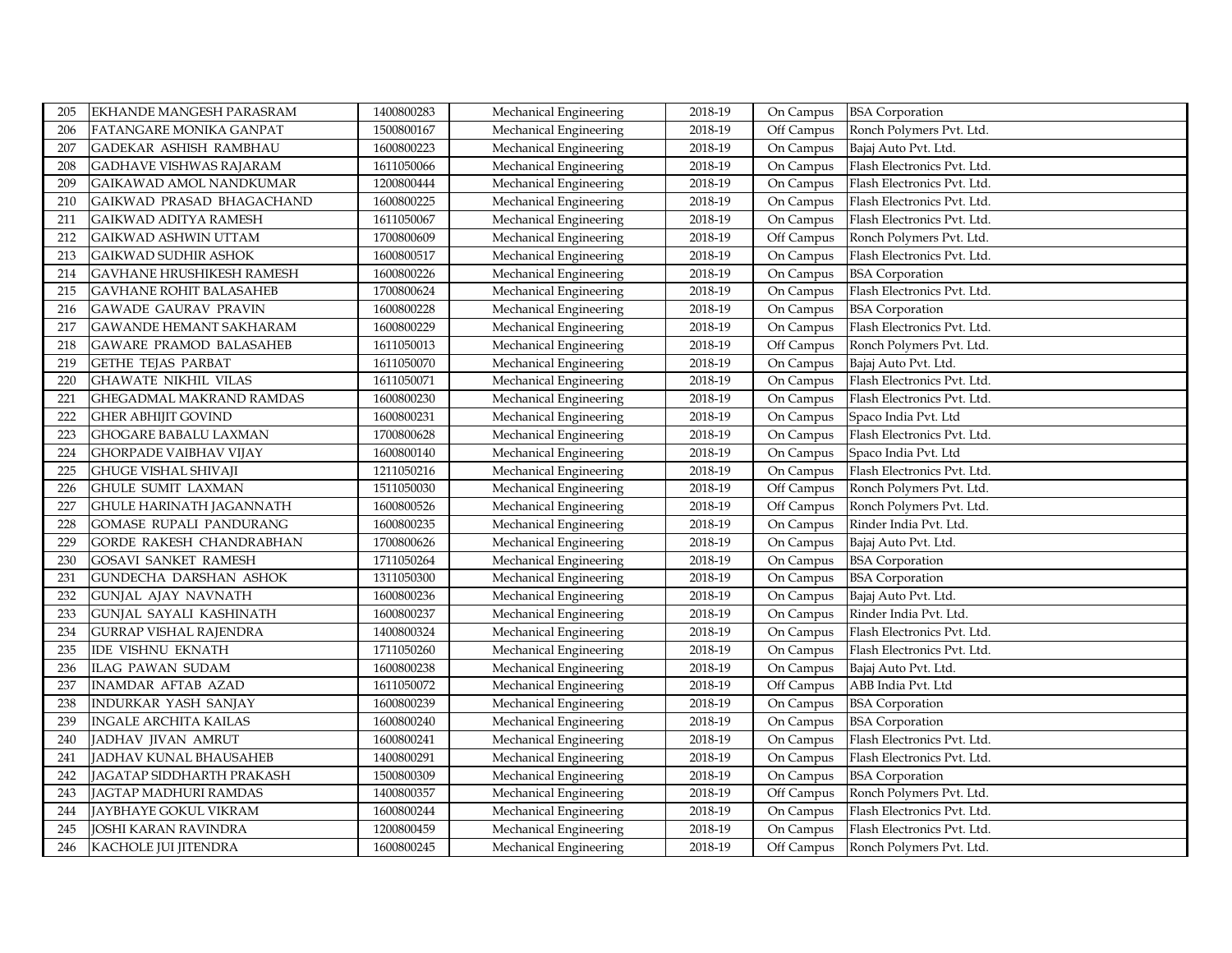| 247 | KADLAG SHUBHAM NAMDEV        | 1711050259 | Mechanical Engineering | 2018-19 | On Campus  | Flash Electronics Pvt. Ltd. |
|-----|------------------------------|------------|------------------------|---------|------------|-----------------------------|
| 248 | KAJABE NILAM BALASAHEB       | 1500800176 | Mechanical Engineering | 2018-19 | On Campus  | Rinder India Pvt. Ltd.      |
| 249 | KAKAD ABHISHEK SANJAY        | 1711050255 | Mechanical Engineering | 2018-19 | On Campus  | Flash Electronics Pvt. Ltd. |
| 250 | KALE NAVNATH GANGADHAR       | 1600800247 | Mechanical Engineering | 2018-19 | On Campus  | <b>BSA</b> Corporation      |
| 251 | KANGANE YOGESH NAMDEO        | 1600800253 | Mechanical Engineering | 2018-19 | On Campus  | Bajaj Auto Pvt. Ltd.        |
| 252 | KARANJEKAR KANCHAN PRABHAKAR | 1500800411 | Mechanical Engineering | 2018-19 | On Campus  | <b>BSA</b> Corporation      |
| 253 | KASAB OMKAR AVINASH          | 1600800256 | Mechanical Engineering | 2018-19 | Off Campus | Ronch Polymers Pvt. Ltd.    |
| 254 | KASABE TATYASAHEB RAOSAHEB   | 1400800298 | Mechanical Engineering | 2018-19 | On Campus  | Flash Electronics Pvt. Ltd. |
| 255 | KASAR RAHUL BALASAHEB        | 1611050075 | Mechanical Engineering | 2018-19 | On Campus  | <b>BSA</b> Corporation      |
| 256 | KATORE HRISHIKESH NANDU      | 1600800258 | Mechanical Engineering | 2018-19 | Off Campus | Ronch Polymers Pvt. Ltd.    |
| 257 | KHAIRE AKSHAY GANPAT         | 1611050078 | Mechanical Engineering | 2018-19 | On Campus  | <b>BSA</b> Corporation      |
| 258 | KHAIRNAR AKSHAY ARUN         | 1600800365 | Mechanical Engineering | 2018-19 | On Campus  | Bajaj Auto Pvt. Ltd.        |
| 259 | KHAMKAR SATISH PRAKASH       | 1600800261 | Mechanical Engineering | 2018-19 | On Campus  | Flash Electronics Pvt. Ltd. |
| 260 | KHARAT AKSHAY BALU           | 1700800617 | Mechanical Engineering | 2018-19 | On Campus  | Bajaj Auto Pvt. Ltd.        |
| 261 | KHARDE GAURAV RAMNATH        | 1611050090 | Mechanical Engineering | 2018-19 | On Campus  | Bajaj Auto Pvt. Ltd.        |
| 262 | KHATAL PRIYANKA SURESH       | 1611050091 | Mechanical Engineering | 2018-19 | Off Campus | Ronch Polymers Pvt. Ltd.    |
| 263 | KHILARI OMKAR EKNATH         | 1600800266 | Mechanical Engineering | 2018-19 | On Campus  | Flash Electronics Pvt. Ltd. |
| 264 | KHOJE ANIKET CHANDRAKANT     | 1511050047 | Mechanical Engineering | 2018-19 | On Campus  | <b>BSA</b> Corporation      |
| 265 | KONTAM NISHA KESHAV          | 1600800267 | Mechanical Engineering | 2018-19 | On Campus  | <b>BSA</b> Corporation      |
| 266 | KOTKAR AMIT RAMDAS           | 1600800270 | Mechanical Engineering | 2018-19 | On Campus  | Bajaj Auto Pvt. Ltd.        |
| 267 | LANDE MANJUSHRI ROHIDAS      | 1600800276 | Mechanical Engineering | 2018-19 | On Campus  | Rinder India Pvt. Ltd.      |
| 268 | LONARE ROSHAN DATTATRAYA     | 1411050011 | Mechanical Engineering | 2018-19 | On Campus  | <b>BSA</b> Corporation      |
| 269 | MAHALE ABHISHEK MANOJ        | 1611050093 | Mechanical Engineering | 2018-19 | On Campus  | Flash Electronics Pvt. Ltd. |
| 270 | MAKONE MANGESH SUNIL         | 1611050094 | Mechanical Engineering | 2018-19 | On Campus  | <b>BSA</b> Corporation      |
| 271 | MALPURE PRATHMESH ANIL       | 1600800313 | Mechanical Engineering | 2018-19 | On Campus  | Spaco India Pvt. Ltd        |
| 272 | MALUNJKAR ADESH CHANDRABHAN  | 1611050095 | Mechanical Engineering | 2018-19 | On Campus  | Flash Electronics Pvt. Ltd. |
| 273 | MANKAR PRATHAMESH SUDHIR     | 1600800316 | Mechanical Engineering | 2018-19 | On Campus  | <b>BSA</b> Corporation      |
| 274 | MASHERE SUDARSHAN GORAKH     | 1611050096 | Mechanical Engineering | 2018-19 | On Campus  | Bajaj Auto Pvt. Ltd.        |
| 275 | MEHETRE GAURAV BANDU         | 1600800318 | Mechanical Engineering | 2018-19 | On Campus  | Bajaj Auto Pvt. Ltd.        |
| 276 | MINDE SHASHIKANT KAILAS      | 1611050097 | Mechanical Engineering | 2018-19 | On Campus  | Bajaj Auto Pvt. Ltd.        |
| 277 | MOKAL SANKET RAGHUNATH       | 1400800365 | Mechanical Engineering | 2018-19 | On Campus  | <b>BSA</b> Corporation      |
| 278 | MORE AKASH ROHIDAS           | 1700800604 | Mechanical Engineering | 2018-19 | On Campus  | <b>BSA</b> Corporation      |
| 279 | MULE RAVINDRA BHAUSAHEB      | 1711050258 | Mechanical Engineering | 2018-19 | On Campus  | Flash Electronics Pvt. Ltd. |
| 280 | NAGARE SHRIKANT PRAKASH      | 1711050263 | Mechanical Engineering | 2018-19 | On Campus  | Ring Plus Aqua              |
| 281 | NAVALE HRISHIKESH MADHAV     | 1511050067 | Mechanical Engineering | 2018-19 | On Campus  | <b>BSA</b> Corporation      |
| 282 | NAVALE AJAY RAJU             | 1600800367 | Mechanical Engineering | 2018-19 | On Campus  | Bajaj Auto Pvt. Ltd.        |
| 283 | NAWALE PAWAN RAMESH          | 1611050098 | Mechanical Engineering | 2018-19 | On Campus  | Spaco India Pvt. Ltd        |
| 284 | NAWALE AKSHAY SURESH         | 1600800320 | Mechanical Engineering | 2018-19 | On Campus  | Flash Electronics Pvt. Ltd. |
| 285 | NAWALE RUSHIKESH PRAMOD      | 1500800302 | Mechanical Engineering | 2018-19 | On Campus  | Flash Electronics Pvt. Ltd. |
| 286 | NEHULKAR TANMAY SURESH       | 1600800322 | Mechanical Engineering | 2018-19 | On Campus  | Flash Electronics Pvt. Ltd. |
| 287 | NILE RAJU GANESH             | 1511050060 | Mechanical Engineering | 2018-19 | On Campus  | <b>BSA</b> Corporation      |
| 288 | NIRGUDE SHUBHAM SHIVAJI      | 1600800325 | Mechanical Engineering | 2018-19 | On Campus  | <b>BSA</b> Corporation      |
|     |                              |            |                        |         |            |                             |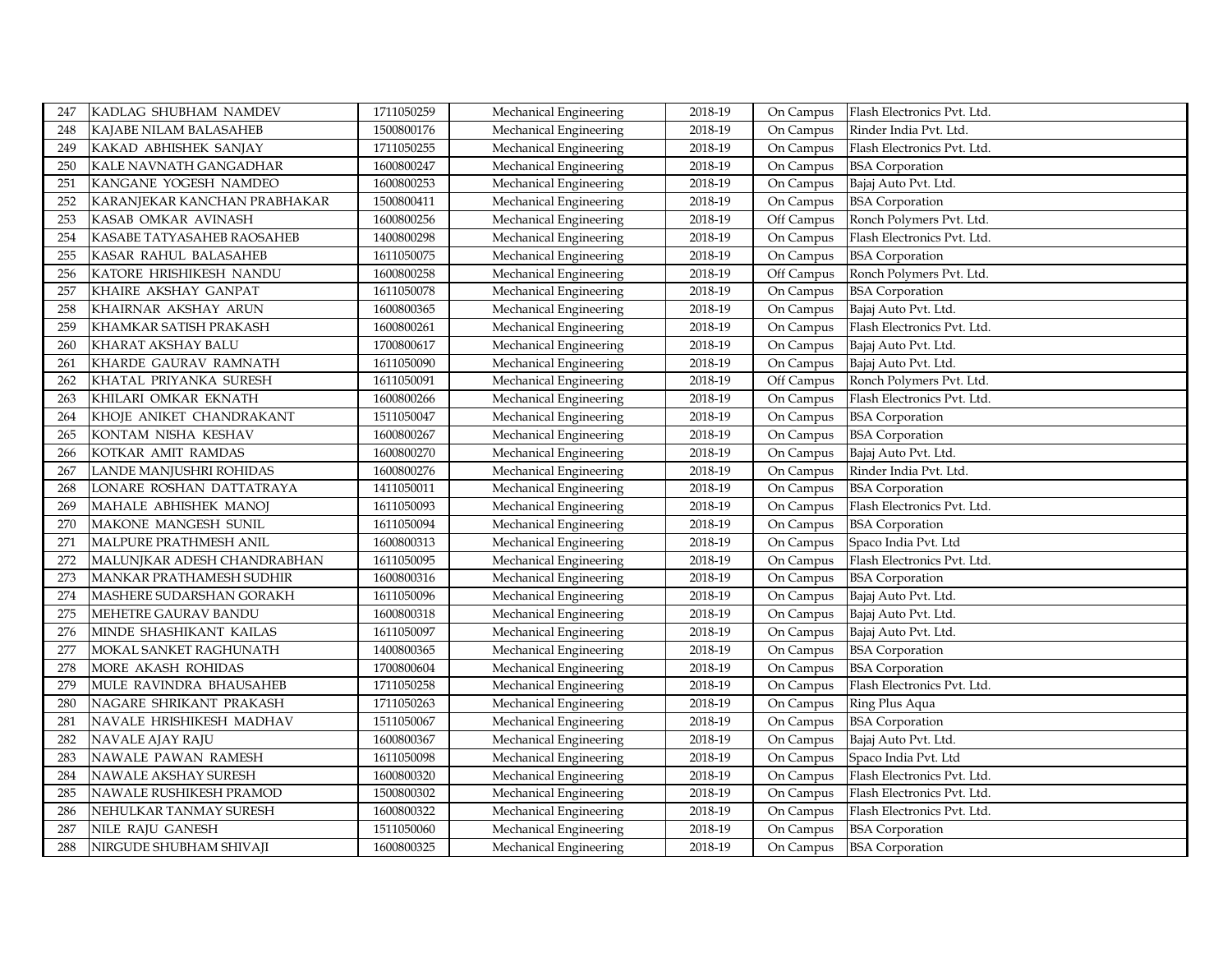| 289 | PAGARE ABHISHEK TUSHAR      | 1400800278 | Mechanical Engineering | 2018-19 | On Campus  | <b>BSA</b> Corporation      |
|-----|-----------------------------|------------|------------------------|---------|------------|-----------------------------|
| 290 | PAGIRE ONKAR ANNASAHEB      | 1611050099 | Mechanical Engineering | 2018-19 | On Campus  | Flash Electronics Pvt. Ltd. |
| 291 | PALVE DIPAK SONRAO          | 1700800610 | Mechanical Engineering | 2018-19 | Off Campus | Ronch Polymers Pvt. Ltd.    |
| 292 | PANGARKAR HRUSHIKESH RAVAJI | 1600800328 | Mechanical Engineering | 2018-19 | On Campus  | Bajaj Auto Pvt. Ltd.        |
| 293 | PATHAN ABRAR SALIM          | 1300800104 | Mechanical Engineering | 2018-19 | On Campus  | <b>BSA</b> Corporation      |
| 294 | PATHAN MUSTAKIM SALIM       | 1600800330 | Mechanical Engineering | 2018-19 | Off Campus | Ronch Polymers Pvt. Ltd.    |
| 295 | PATHAN SALMAN YUSUF         | 1500800421 | Mechanical Engineering | 2018-19 | On Campus  | <b>BSA</b> Corporation      |
| 296 | PATHAN SUFIYAN SHABBIR      | 1600800585 | Mechanical Engineering | 2018-19 | On Campus  | <b>BSA</b> Corporation      |
| 297 | PATHARKAR RUTUJA ASHOK      | 1500800417 | Mechanical Engineering | 2018-19 | On Campus  | Rinder India Pvt. Ltd.      |
| 298 | PATIL ANIKET ULHAS          | 1511050113 | Mechanical Engineering | 2018-19 | On Campus  | <b>BSA</b> Corporation      |
| 299 | PATIL DARSHAN VIJAY         | 1400800369 | Mechanical Engineering | 2018-19 | On Campus  | <b>BSA</b> Corporation      |
| 300 | PATIL KALPESH BHARAT        | 1500800429 | Mechanical Engineering | 2018-19 | On Campus  | <b>BSA</b> Corporation      |
| 301 | PAWAR GANESH ARJUN          | 1611050100 | Mechanical Engineering | 2018-19 | On Campus  | Flash Electronics Pvt. Ltd. |
| 302 | PAWAR RUSHIKESH RAMESH      | 1511050062 | Mechanical Engineering | 2018-19 | On Campus  | Rinder India Pvt. Ltd.      |
| 303 | PAWAR TANMAY DEEPAK         | 1611050101 | Mechanical Engineering | 2018-19 | On Campus  | <b>BSA</b> Corporation      |
| 304 | PAWASE PRIYANKA APPASAHEB   | 1611050102 | Mechanical Engineering | 2018-19 | On Campus  | Rinder India Pvt. Ltd.      |
| 305 | PAWASE AJINKYA RAMESH       | 1700800615 | Mechanical Engineering | 2018-19 | On Campus  | <b>BSA</b> Corporation      |
| 306 | PAWASE CHETAN RAJENDRA      | 1600800343 | Mechanical Engineering | 2018-19 | On Campus  | Spaco India Pvt. Ltd        |
| 307 | PAWASE GURUDATTA DILIP      | 1600800594 | Mechanical Engineering | 2018-19 | On Campus  | <b>BSA</b> Corporation      |
| 308 | PHAPHALE SHUBHAM SUNDARNATH | 1500800650 | Mechanical Engineering | 2018-19 | Off Campus | Ronch Polymers Pvt. Ltd.    |
| 309 | PHASE RUSHIKESH RAVINDARA   | 1600800347 | Mechanical Engineering | 2018-19 | On Campus  | Flash Electronics Pvt. Ltd. |
| 310 | PHATANGRE ONKAR VILAS       | 1600800350 | Mechanical Engineering | 2018-19 | Off Campus | Ronch Polymers Pvt. Ltd.    |
| 311 | POPERE VITTHAL MARUTI       | 1311050280 | Mechanical Engineering | 2018-19 | On Campus  | Flash Electronics Pvt. Ltd. |
| 312 | POTDAR HARISH VIKAS         | 1611050190 | Mechanical Engineering | 2018-19 | On Campus  | <b>BSA</b> Corporation      |
| 313 | PRABHUNE AKSHAY RAJENDRA    | 1611050104 | Mechanical Engineering | 2018-19 | On Campus  | Bajaj Auto Pvt. Ltd.        |
| 314 | PUJARI ABHISHEK KISHOR      | 1600800352 | Mechanical Engineering | 2018-19 | On Campus  | Spaco India Pvt. Ltd        |
| 315 | PUNDE PRATIK RAJARAM        | 1600800356 | Mechanical Engineering | 2018-19 | Off Campus | L & T                       |
| 316 | RAHANE PRASAD THAKAJI       | 1511050066 | Mechanical Engineering | 2018-19 | Off Campus | Ronch Polymers Pvt. Ltd.    |
| 317 | RAHANE PRASHANT BHARAT      | 1600800412 | Mechanical Engineering | 2018-19 | On Campus  | Bajaj Auto Pvt. Ltd.        |
| 318 | RAHANE PRAVIN SAMPAT        | 1700800625 | Mechanical Engineering | 2018-19 | Off Campus | Ronch Polymers Pvt. Ltd.    |
| 319 | RANDHIR NIKHIL BABAN        | 1700800618 | Mechanical Engineering | 2018-19 | On Campus  | Flash Electronics Pvt. Ltd. |
| 320 | SABALE AKASH RAGHUNATH      | 1700800629 | Mechanical Engineering | 2018-19 | On Campus  | <b>BSA</b> Corporation      |
| 321 | SAHANE AKASH BHARAT         | 1611050103 | Mechanical Engineering | 2018-19 | On Campus  | Spaco India Pvt. Ltd        |
| 322 | SAHANE VIVEK VILAS          | 1611050105 | Mechanical Engineering | 2018-19 | On Campus  | Bajaj Auto Pvt. Ltd.        |
| 323 | SALVE SHUBHAM SANJAY        | 1500800398 | Mechanical Engineering | 2018-19 | On Campus  | <b>BSA</b> Corporation      |
| 324 | SANAP PRAVIN BALASAHEB      | 1711050261 | Mechanical Engineering | 2018-19 | On Campus  | Flash Electronics Pvt. Ltd. |
| 325 | <b>SANAP SAGAR MARUTI</b>   | 1600800418 | Mechanical Engineering | 2018-19 | On Campus  | Flash Electronics Pvt. Ltd. |
| 326 | SANVATSARKAR SANKET PRADIP  | 1511050126 | Mechanical Engineering | 2018-19 | On Campus  | Flash Electronics Pvt. Ltd. |
| 327 | SARWAR ANKIT SURYAKANT      | 1711050252 | Mechanical Engineering | 2018-19 | On Campus  | Flash Electronics Pvt. Ltd. |
| 328 | SATPUTE BABASAHEB NANASAHEB | 1611050106 | Mechanical Engineering | 2018-19 | On Campus  | Spaco India Pvt. Ltd        |
| 329 | SATPUTE SHARAD YASHWANT     | 1600800423 | Mechanical Engineering | 2018-19 | On Campus  | <b>BSA</b> Corporation      |
| 330 | <b>SAYYAD ARBAJ SALIM</b>   | 1600800623 | Mechanical Engineering | 2018-19 | On Campus  | <b>BSA</b> Corporation      |